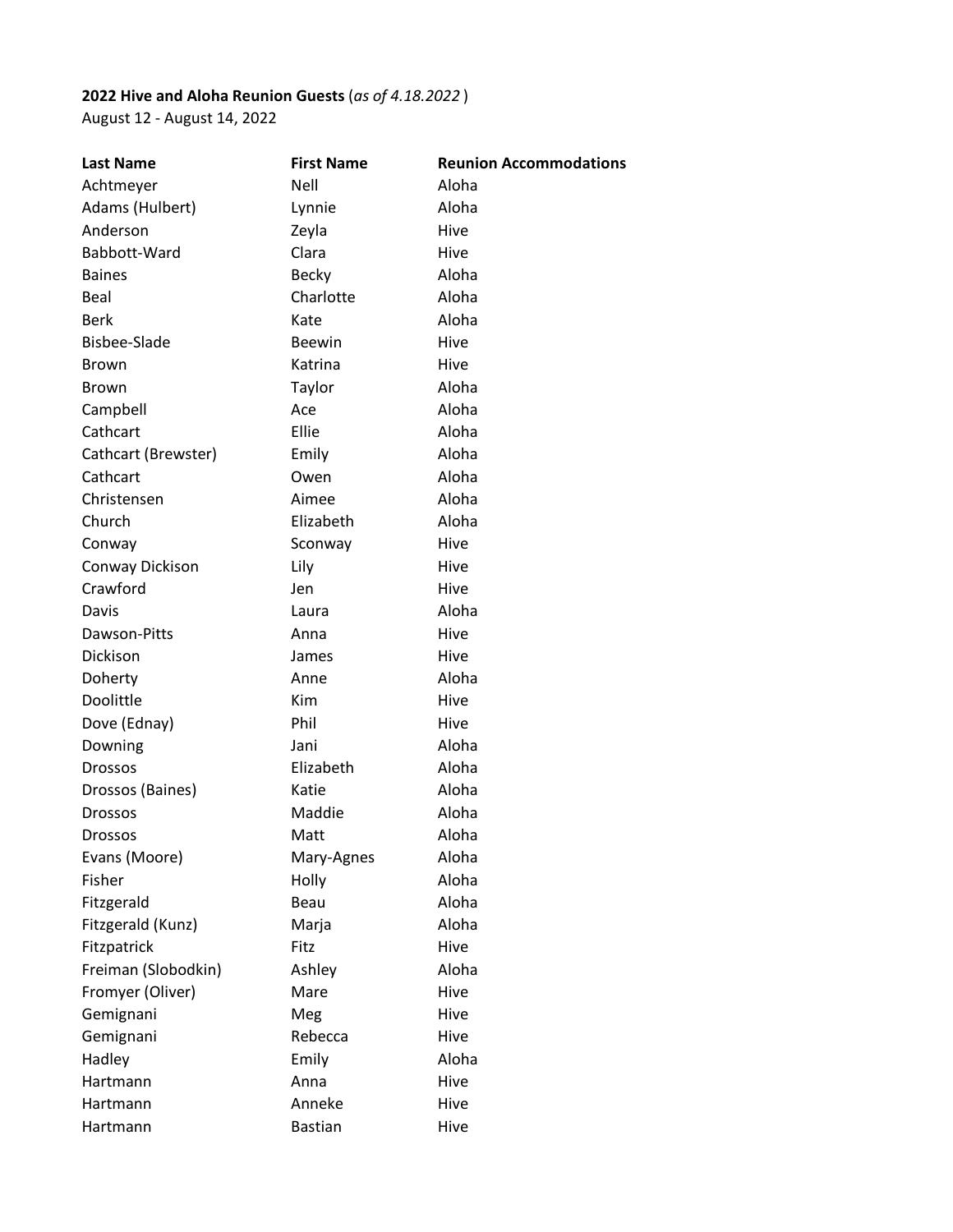| Hartmann             | Lena              | Hive  |
|----------------------|-------------------|-------|
| Hartmann             | Till              | Hive  |
| Hehir (Horn)         | Kat               | Aloha |
| Herrick              | Taylor            | Aloha |
| Holly                | Anne              | Hive  |
| Hundgen (Rutledge)   | Sarah             | Hive  |
| Hyatt                | Bob               | Aloha |
| Hyatt (Evans)        | Edith             | Hive  |
| Johnson              | Griffin           | Aloha |
| Johnson              | Todd              | Aloha |
| Kim                  | Tasha             | Aloha |
| Klenk                | Kara              | Aloha |
| Kucab                | Alis              |       |
| Kucab (Lefebvre)     | Christine         |       |
| Kucab                | Jamie             |       |
| Kucab                | Lottie            |       |
| Kunz (Petersen)      | Kirsten           | Aloha |
| Langsdorf            | Natasha           | Hive  |
| Lear                 | Jennifer          | Aloha |
| Leeper (Dodd)        | Eliza Dodd Leeper | Aloha |
| Levy (Herrick)       | Catherine         | Hive  |
| Levy                 | Jack              | Hive  |
| Levy                 | Nell              | Hive  |
| Levy                 | Robby             | Hive  |
| Logan                | Jared             | Aloha |
| Logan                | Oscar             | Aloha |
| Logan                | Rosie             | Aloha |
| Louviere             | Joi               | Aloha |
| Lyons                | Charlotte         | Hive  |
| Lyons (Johnson)      | Elyse             | Hive  |
| <b>Mahlab Price</b>  | Amie              | Aloha |
| Malheiro (Dale)      | Shirley           | Aloha |
| Malheiro             | <b>Tiggy</b>      | Aloha |
| Manthey              | Sarah             | Hive  |
| Margulies (Searles)  | Jenny             | Aloha |
| Margulies            | Kendra            | Aloha |
| <b>Margulies</b>     | Quinn             | Aloha |
| <b>Margulies</b>     | Reed              | Aloha |
| Maury                | Jj                | Hive  |
| Maury                | Pat               | Hive  |
| McCaffrey (Morrison) | <b>Becky</b>      | Aloha |
| Moran (Owens)        | Maggie            | Hive  |
| Mulgrew              | Anne              | Aloha |
| Mulgrew              | Elizabeth         | Aloha |
| Mulgrew              | George            | Aloha |
| Needell (Wood)       | Woody             | Aloha |
| Nuckols (Bowden)     | Elizabeth         | Aloha |